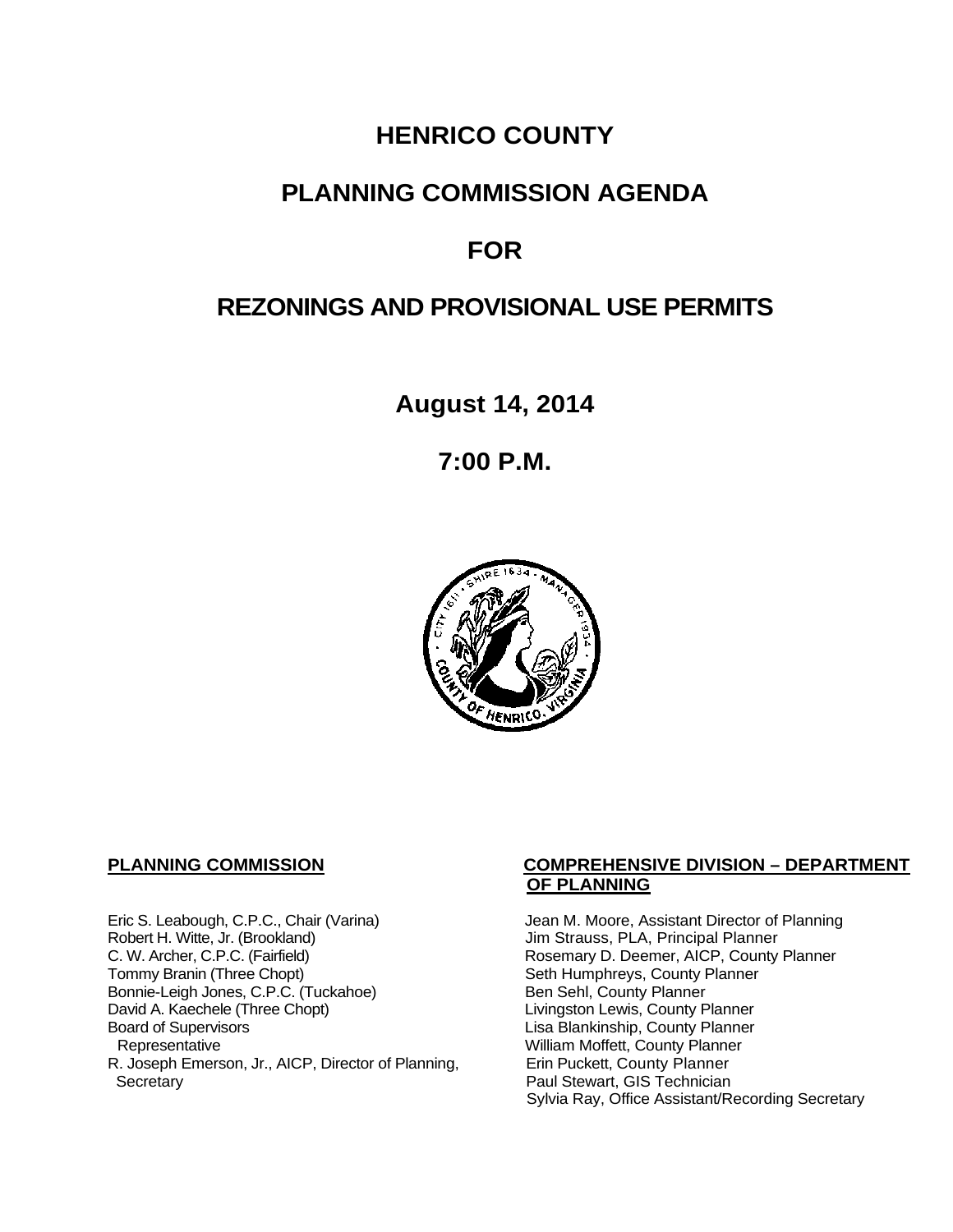## **PLANNING COMMISSION REZONING MEETING FINAL AGENDA AUGUST 14, 2014**

#### **BEGINNING AT 5:30 P.M.**

**DINNER AND WORK SESSION:** County Manager's Conference Room. The Commission will review and discuss Zoning Ordinance Amendments on the Optional Submission of Preliminary Subdivision Plats Involving 50 or Fewer Lots, Clarifying the Definition of Group Homes, and Certification of Septic System Functioning by a Licensed or Certified Operator or Soil Evaluator.

**BEGINNING AT 7:00 P.M.**

**WELCOME:**

**PLEDGE OF ALLEGIANCE:**

**RECOGNITION OF NEWS MEDIA:**

**CALL TO ORDER:**

**REQUESTS FOR WITHDRAWALS AND DEFERRALS: (0); (1)**

**REQUESTS FOR EXPEDITED ITEMS: (2)**

**CASES TO BE HEARD: (3)**

#### **SUBDIVISION (Deferred from the July 23, 2014 Meeting)**

SUB2014-00026 **GreenGate** (April 2014 Plan) - 12121 W. Broad Street (U.S. Route 250)

**Approved**

**Kimley-Horn and Associates, Inc. for ME Nuckols, LLC:** The 55.68-acre site proposed for **42** 49 single-family dwellings and 234 residential townhouses for sale is located on the north line of Graham Meadows Drive, approximately 575 feet west of its intersection with N. Gayton Road, on part of parcels 731-764-5533 and 731- 764-4292. The zoning is UMUC, Urban Mixed Use District (Conditional), and WBSO, West Broad Street Overlay District. County water and sewer. **(Three Chopt) 276 Lots 283 Lots**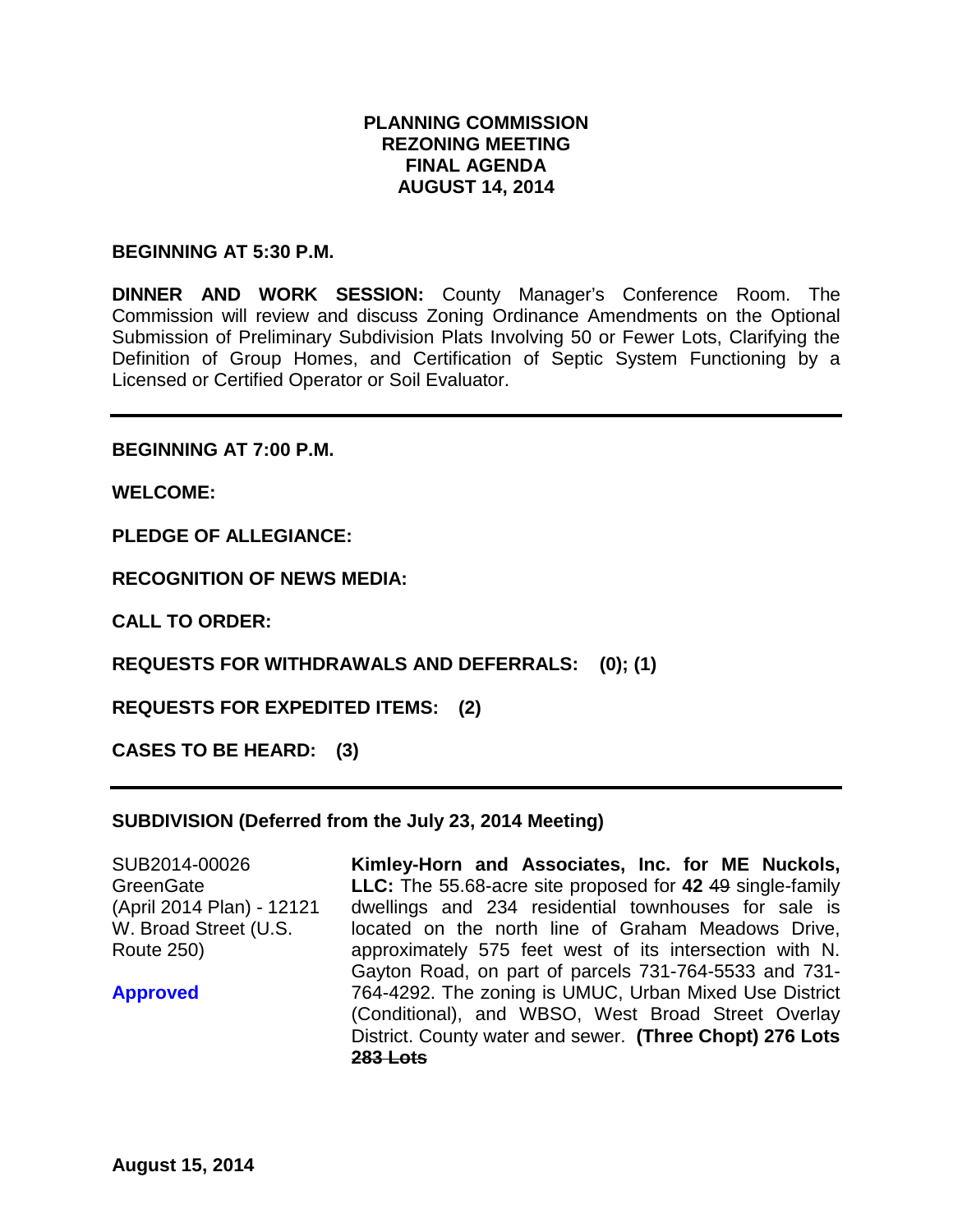The staff recommends approval subject to the annotations on the plan, the standard conditions for subdivisions served by public utilities and residential townhouses for sale, and the following additional conditions:

- 16. The limits and elevation of the **Special Flood Hazard Area** shall be conspicuously noted on the plat and construction plans and labeled **"Limits of Special Flood Hazard Area."** Dedicate the **Special Flood Hazard Area** as a "Variable Width Drainage & Utilities Easement."
- 17. The proffers approved as part of zoning cases REZ2014-00009 and PUP2014- 00006 shall be incorporated in this approval.
- 18. The final plat for recordation shall contain information showing The Chesapeake Bay Preservation areas, if any, in accordance with Chapter 19, Section 19-72 (18), of the Henrico County Code, as determined by the Director of Public Works.

# **(Staff Report by Kevin Wilhite and Christina Goggin) (Applicant's Representative: David Ellington) (Applicable Rezoning Cases and PUPS: PUP2014-00006; REZ2014-00009)**

# **PLAN OF DEVELOPMENT (Deferred from the July 23, 2014 Meeting)**

| POD2014-00177                                         | Kimley-Horn and Associates, Inc. for ME Nuckols,                                                                       |
|-------------------------------------------------------|------------------------------------------------------------------------------------------------------------------------|
| <b>GreenGate Section 1 -</b><br>12121 W. Broad Street | <b>LLC:</b> Request for approval of a plan of development, as<br>required by Chapter 24, Section 24-106 of the Henrico |
| (U.S. Route 250)                                      | County Code, to construct 6 three-story residential                                                                    |
|                                                       | townhouses for sale. The 9.48-acre site is located on the                                                              |
| <b>Approved</b>                                       | north line of Graham Meadows Drive, approximately 1,300                                                                |
|                                                       | feet west of its intersection with N. Gayton Road, on part of                                                          |
|                                                       | parcel 731-764-5533. The zoning is UMUC, Urban Mixed                                                                   |
|                                                       | Use District (Conditional), and WBSO, West Broad Street<br>Overlay District. County water and sewer. (Three Chopt)     |
|                                                       |                                                                                                                        |

The staff recommends approval subject to the annotations on the plan, the standard conditions for developments of this type, and the following additional conditions:

- 29. The unit house numbers shall be visible from the parking areas and drives.
- 30. The names of streets, drives, courts and parking areas shall be approved by the Richmond Regional Planning District Commission and such names shall be included on the construction plans prior to their approval. The standard street name signs shall be installed prior to any occupancy permit approval.
- 31. The subdivision plat for GreenGate, Section 1 shall be recorded before any building permits are issued.
- 32. The proffers approved as a part of zoning case REZ2014-00009 shall be incorporated in this approval.
- 33. A note in bold lettering shall be provided on the erosion control plan indicating that sediment basins or traps located within buildable areas or building pads shall be reclaimed with engineered fill. All materials shall be deposited and compacted in accordance with the applicable sections of the state building code and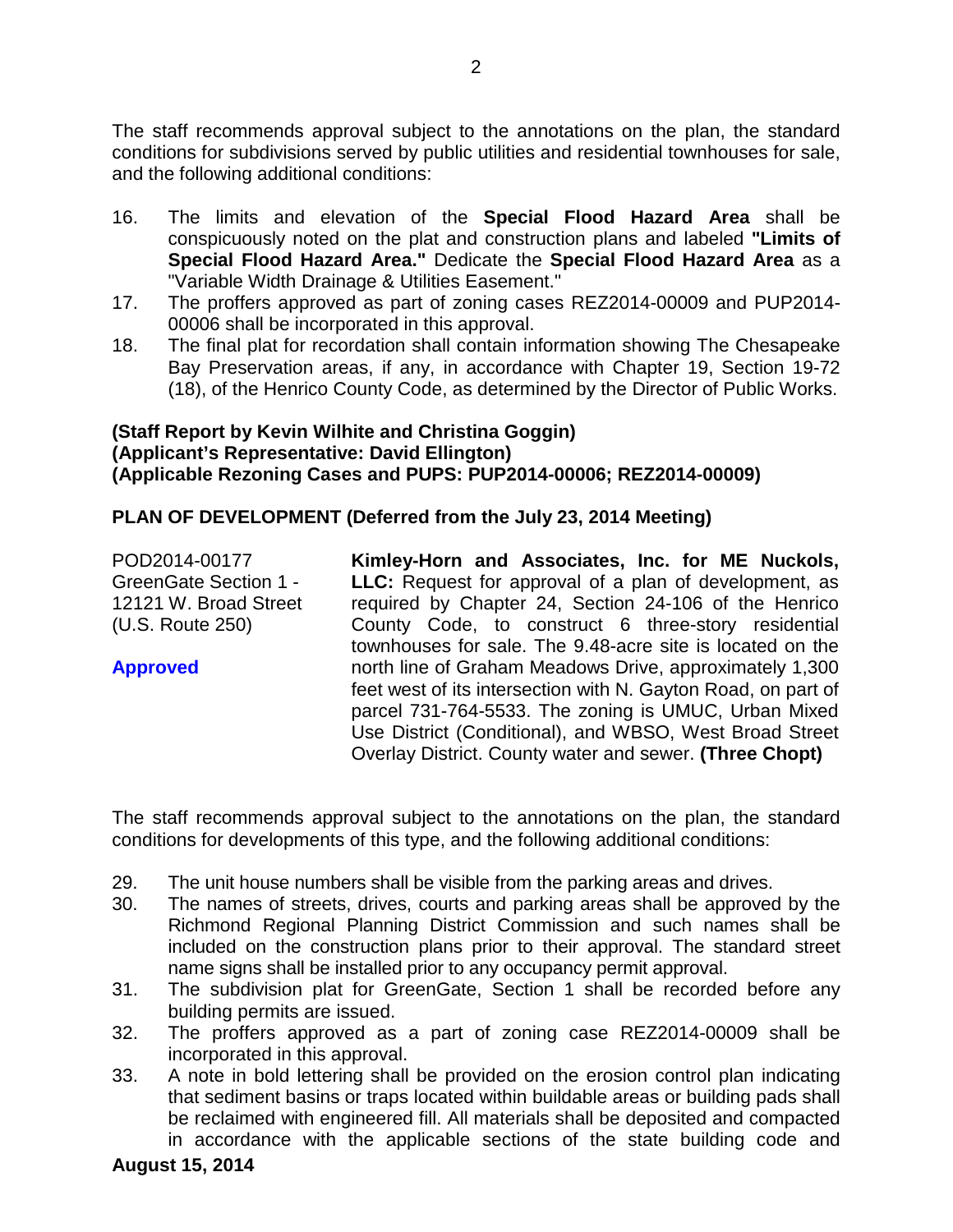geotechnical guidelines established by the engineer. An engineer's report certifying the suitability of the fill materials and its compaction shall be submitted for review and approval by the Director of Planning and Director of Public Works and the Building Official prior to the issuance of any building permit(s) on the affected sites.

- 34. Approval of the construction plans by the Department of Public Works does not establish the curb and gutter elevations along the Henrico County maintained right-of-way. The elevations will be set by Henrico County.
- 35. The location of all existing and proposed utility and mechanical equipment (including HVAC units, electric meters, junction and accessory boxes, transformers, and generators) shall be identified on the landscape plans. All equipment shall be screened by such measures as determined appropriate by the Director of Planning or the Planning Commission at the time of plan approval**.**
- 36. Except for junction boxes, meters, and existing overhead utility lines, and for technical or environmental reasons, all utility lines shall be underground.

# **(Staff Report by Kevin Wilhite and Christina Goggin) (Applicant's Representative: David Ellington) (Applicable Rezoning Cases and PUPS: PUP2014-00006; REZ2014-00009)**

# **PLAN OF DEVELOPMENT**

POD2014-00256 West Broad Marketplace Phase 1 – Infrastructure, Utility, and Mass Grading Plan – 12300 W. Broad Street (U.S. Route 250)

**Approved**

**Vanasse Hangen Brustlin for Ellis Henley Company, LC, Susan E. Dickerson, Gladys H. King, Consolidates Industries Inc. et al., Jeffrey C. & S. Ellis, Co-Trustees, and NV Retail:** Request for approval of a plan of development, as required by Chapter 24, Section 24-106 of the Henrico County Code, to construct road, water, sewer, and drainage infrastructure, and grade for a future regional shopping center. The 62.3-acre site is located on the north line of W. Broad Street (U.S. Route 250), approximately 2,000 feet west of its intersection with N. Gayton Road, on parcels 733-766-6208, 733-766-1630, 732-766-7723, 732-766-4043, 732-766-9300, 732-765- 3978, 732-765-6671, and 731-765-8473. The zoning is B-3C, Business District (Conditional), and WBSO, West Broad Street Overlay District. County water and sewer. **(Three Chopt)**

The staff recommends approval subject to the annotations on the plan, the standard conditions for developments of this type, and the following additional conditions:

- 29. Only retail business establishments permitted in a B-3 may be located in this center.
- 30. The ground area covered by all the buildings shall not exceed in the aggregate 25 percent of the total site area.
- 31. No merchandise shall be displayed or stored outside of the building(s) or on sidewalk(s).

**August 15, 2014**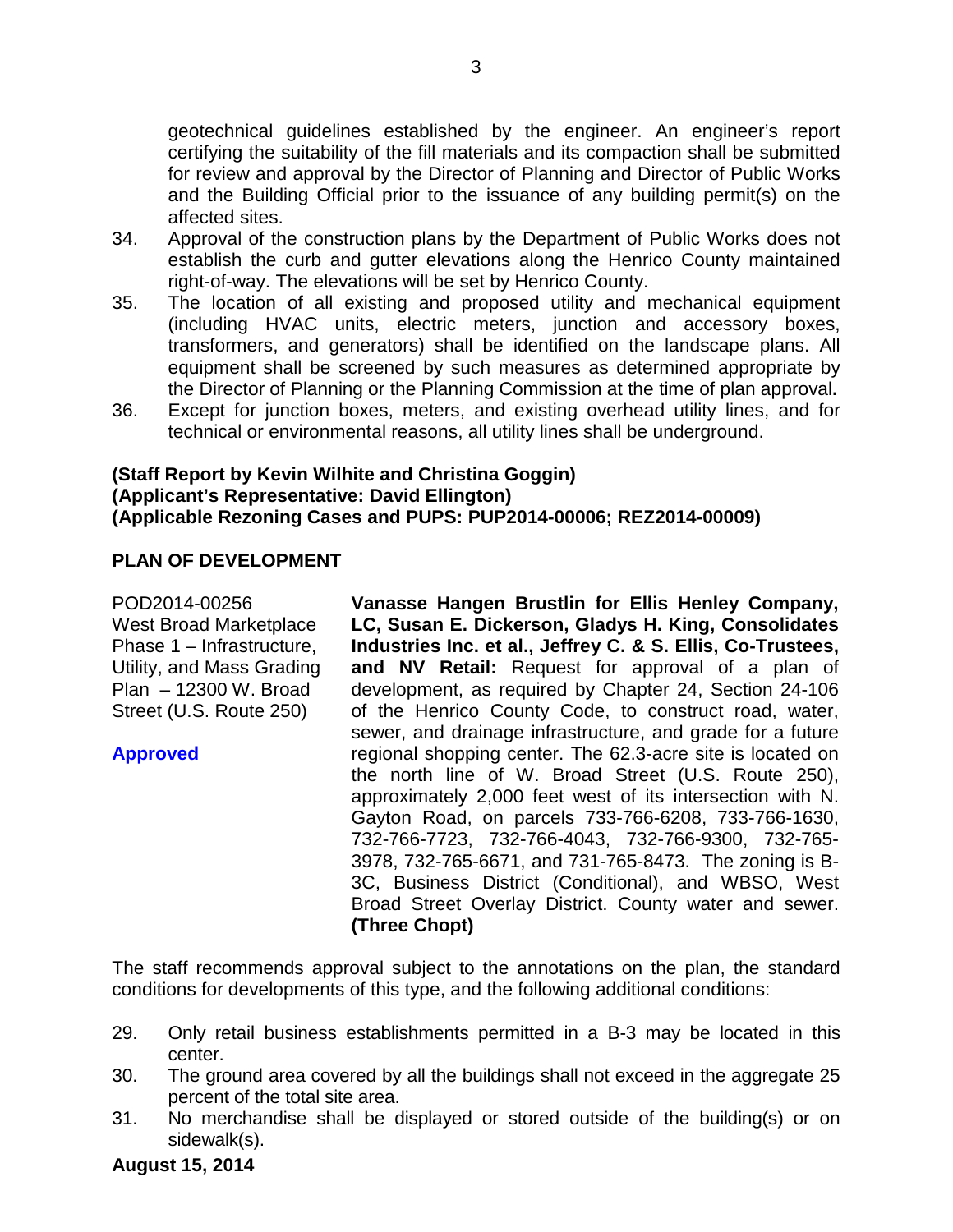- 32. The right-of-way for widening of W. Broad Street (U.S. Route 250) as shown on approved plans shall be dedicated to the County prior to any occupancy permits being issued. The right-of-way dedication plat and any other required information shall be submitted to the County Real Property Agent at least sixty (60) days prior to requesting occupancy permits.
- 33. The entrances and drainage facilities on W. Broad Street (U.S. Route 250) shall be approved by the Virginia Department of Transportation and the County.
- 34. A notice of completion form, certifying that the requirements of the Virginia Department of Transportation entrances permit have been completed, shall be submitted to the Department of Planning prior to any occupancy permits being issued.
- 35. All repair work shall be conducted entirely within the enclosed building.
- 36. Outside storage shall not be permitted except as shown on the approved plan.
- 37. In order to maintain the effectiveness of the County's public safety radio communications system within buildings, the owner will install radio equipment that will allow for adequate radio coverage within the building, unless waived by the Director of Planning. Compliance with the County's emergency communication system shall be certified to the County by a communications consultant within ninety (90) days of obtaining a certificate of occupancy. The County will be permitted to perform communications testing in the building at anytime.
- 38. The proffers approved as a part of zoning case REZ2014-00028 shall be incorporated in this approval.
- 39. Approval of the construction plans by the Department of Public Works does not establish the curb and gutter elevations along the Virginia Department of Transportation maintained right-of-way. The elevations will be set by the contractor and approved by the Virginia Department of Transportation.
- 40. Evidence of a joint ingress/egress and maintenance agreement must be submitted to the Department of Planning and approved prior to issuance of a certificate of occupancy for this development.
- 41. All subsequent detailed plans of development needed to implement this conceptual plan shall be submitted for staff review and Planning Commission approval, and shall be subject to all regulations in effect at the time such subsequent plans are submitted for review/ approval.
- 42. The limits and elevations of the **Special Flood Hazard Area** shall be conspicuously noted on the plan and labeled **"Limits of Special Flood Hazard Area**.**"** In addition, the delineated **Special Flood Hazard Area** must be labeled "Variable Width Drainage and Utility Easement." The easement shall be granted to the County prior to the issuance of any occupancy permits.
- 43. The loading areas shall be subject to the requirements of Chapter 24, Section 24-97(b) of the Henrico County Code.
- 44. The location of all existing and proposed utility and mechanical equipment (including HVAC units, electric meters, junction and accessory boxes, transformers, and generators) shall be identified on the landscape plans. All equipment shall be screened by such measures as determined appropriate by the Director of Planning or the Planning Commission at the time of plan approval**.**
- 45. The applicant shall provide evidence of successful suit to quiet title of the right-ofway for Old Three Chopt Road prior to construction plan approval.

### **August 15, 2014**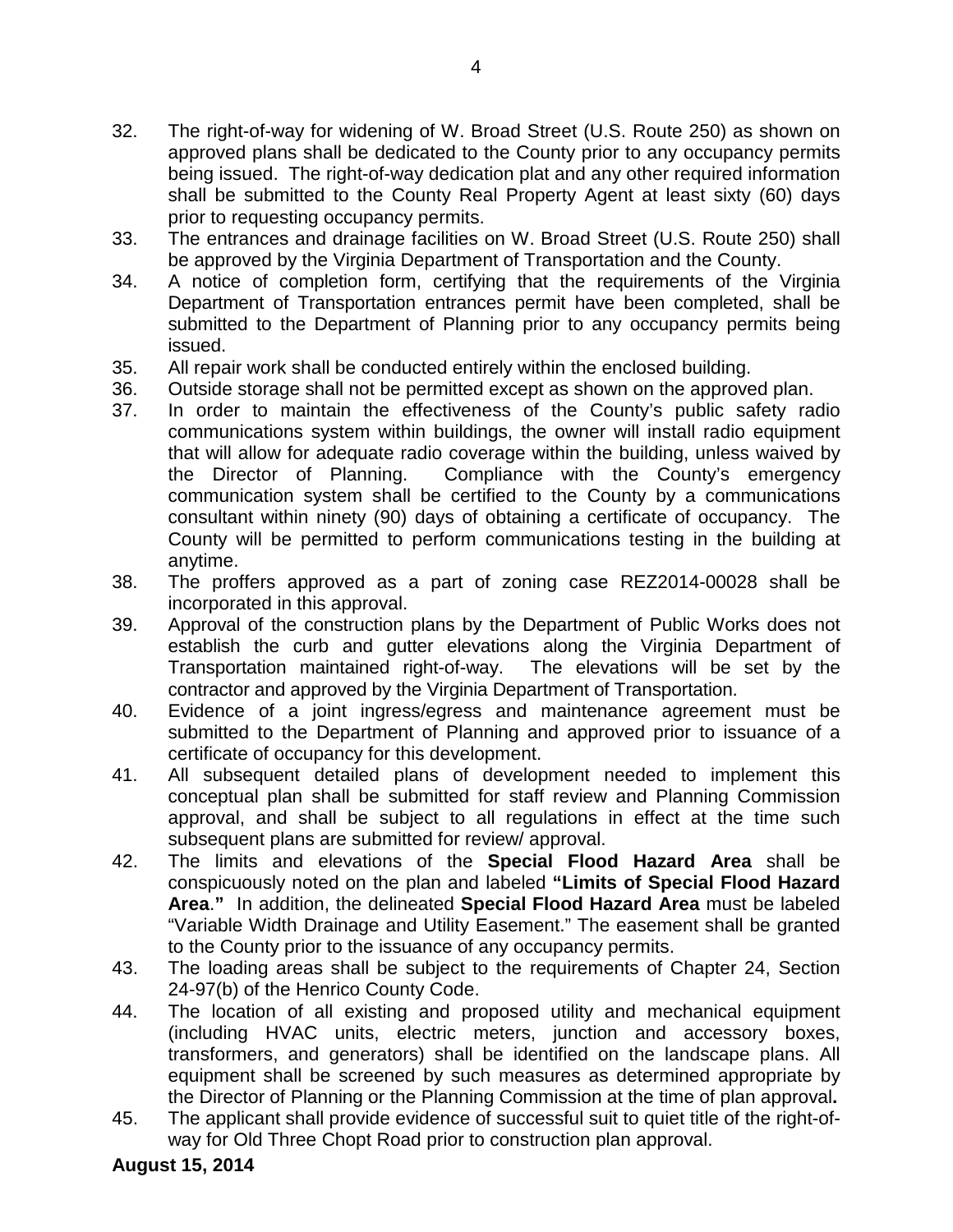## **(Staff Report by Lee Pambid) (Applicant's Representative: Tracy Lower) (Applicable Rezoning Cases and PUPS: REZ2014-00028)**

**TUCKAHOE:**

None.

#### **BROOKLAND:**

### *(Deferred from the July 10, 2014 Meeting)*

**REZ2014-00005 Andrew M. Condlin for Nobility Investments, LLC:** Request to amend proffered conditions accepted with Rezoning Case C-46C-83 on Parcel 768- 747-0824 located on the north line of Glenside Drive approximately 385' west of its intersection with Bethlehem Road. The applicant proposes to replace all proffers in order to allow hotels as a permitted use. The existing zoning is B-2C Business District (Conditional). The 2026 Comprehensive Plan recommends Commercial Arterial. **Staff – Livingston Lewis (Deferral Requested to the October 9, 2014 Meeting) Deferred to the October 9, 2014 Meeting**

#### **VARINA:**

None.

### **FAIRFIELD:**

**REZ2014-00029 B & T Rental, LLC:** Request to conditionally rezone from O-2 Office District to O-3C Office District (Conditional) part of Parcel 778-757-8541 containing 2.6 acres located on the south line of E. Parham Road at its intersection with Lydell Drive. The applicant proposes office and classroom uses. The uses will be controlled by proffered conditions and zoning ordinance regulations. The 2026 Comprehensive Plan recommends Office, and Environmental Protection Area. **Staff – Livingston Lewis (Expedited Agenda Requested) Recommended for Approval**

**REZ2014-00030 Jennifer D. Mullen for Virginia Electric and Power Company:**  Request to rezone from O-3C Office District (Conditional) to C-1 Conservation District part of Parcel 790-762-3014 containing 1.59 acres located on the south line of Interstate 295 approximately 1650' north of Scott Road. The applicant proposes a conservation district. The uses will be controlled by zoning ordinance regulations. The 2026 Comprehensive Plan recommends Environmental Protection Area. **Staff – Ben Sehl (Expedited Agenda Requested) Recommended for Approval**

**THREE CHOPT:**

None.

**RESOLUTION: SIA2014-00002 Tuckahoe Creek Park Master Plan:** Substantially in Accord (Tuckahoe District). **Staff – Rosemary Deemer Approved**